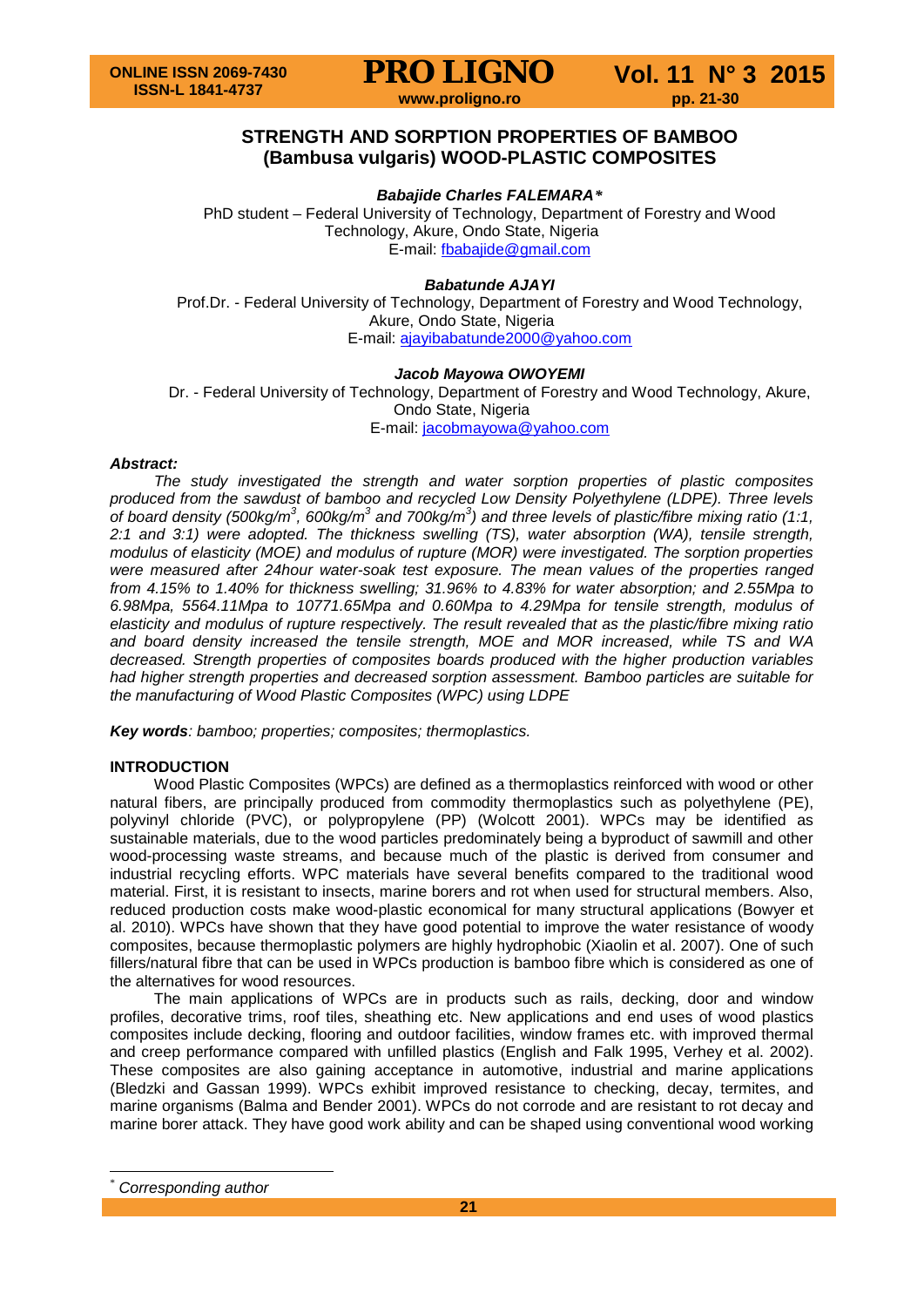tools. WPCs are often considered a sustainable material because they can be using recycling plastic and the waste of wood industry.

Bamboo (Bambusa vulgaris) is perennial, giant, woody grass. The dominant bamboo in Nigeria is commonly referred to as the Indian bamboo (FAO 2005). Bamboo is fast becoming a promising wood substitute and one of the chief reasons for this is that bamboo can be harvested in 3-4 years from the time of plantation as opposed to timber which takes decades (Anatole 2007, cited in Verma et al. 2012). Bamboo is characterized by fast growth, easy propagation, vigorous regeneration, high productivity, quick maturity abundant availability and good mechanical properties from longitudinally aligned fiber structure. According to (Matoke 2012), bamboo utilization is confined to domestic use due to lack of modern skills, inappropriate processing skills and technology. Despite the high utilization potentials of bamboo in the wood products sector, the wood industry in Nigeria has been on a gradual decline in terms of capacity utilization (Ogunwusi 2011a). This has resulted in wasteful processing and utilization.

In addition, there has been an incredible increase in the volume of wastes generated daily in the country. This is due to a number of reasons including the increasing human population, urbanisation, industrialisation and economic growth. Polythene consumption most especially has increased exponentially in the past decades (David 2012) due to inadequate disposal technique. These are nondegradable materials that have the potential to remain buried in the soil for years to come. Their disposal creates environmental pollution which includes soil, water and air contamination and blocking of drains and sewage lines in and around cities. Since polythene is non-degradable, it remains intact in water and soil for many years; and is not productive to the soil (Aziegbe 2007, Sharma and Kanwar 2007).

These drawbacks thus led to the research study of the production and assessment of the strength and sorption properties of the bamboo plastic composites. This will thus enhance efficient utilization of bamboo, as well as reduce or divert over-dependence on forest and forest resources. The use of pure water sachet will also enhance recycling of the thermoplastics so as to reduce its environmental nuisance.

### **MATERIALS AND METHOD**

The bamboo (*Bambusa vulgaris*) used for this study was purchased from building materials market, Bukuru, in Jos, Plateau state. The bamboo wood culms (3½ years at maturity) had their nodes removed and then cut into billets. Thereafter, the billets were processed into particles using the hammer mill and sundried for 21 days to reduce the moisture content. The bamboo particles were screened by using a 2μm wire mesh. The recycled low density polyethylene (pure water sachets) were gathered and collected from refuse dumping sites, thoroughly washed to remove impurities, sundried and then shredded into powder using the shredding machine at a recycling and shredding company, Aleshinloye, Ibadan Oyo State.

### **Board Formation**

The board was based on plastics/fiber mixing ratio of 1:1, 2:1 and 3:1 (plastics/fiber) and nominal composites density of 500kg/m<sup>3</sup>, 600kg/m<sup>3</sup> and 700kg/m<sup>3</sup> by weight. The dried homogenous composite mixture was formed uniformly by spreading the particle mix inside a fabricated mould of dimension 200mmx200mmx10mm. The mould containing the homogenous mix was placed inside the hot press and compressed for 5 minutes under exerted constant pressure of 1.23N/mm<sup>2</sup> and lowered temperature of 175°C±5 to prevent degradation of the bamboo particles. Thereafter, the mould was then removed immediately from the hot press and the boards demoulded and allowed to cool to a temperature of 25−40°C. The edges of the final board were then trimmed off and the boards were cut into standard sizes for tests.

### **Mechanical Strength Assessment**

The mechanical properties (tensile strength, modulus of rupture and modulus of elasticity) were carried out according to ASTM D 638 by using INSTRON Universal Testing Machine. The test samples were machined to specimen according to ASTM D638 (Type I tensile bar) of predetermined dimensions. Specimens were placed in the grips of the INSTRON at a specified grip separation and pulled until failure occurred. Other samples were subjected to three-point bending force. The tensile strength (TS), modulus of rupture (MOR) and modulus of elasticity (MOE) were recorded and obtained from the machine. The boards were cut into 50 mm (width) x 195 mm (length) for assessment of MOE, MOR and TS which were calculated using equations 1, 2 and 3: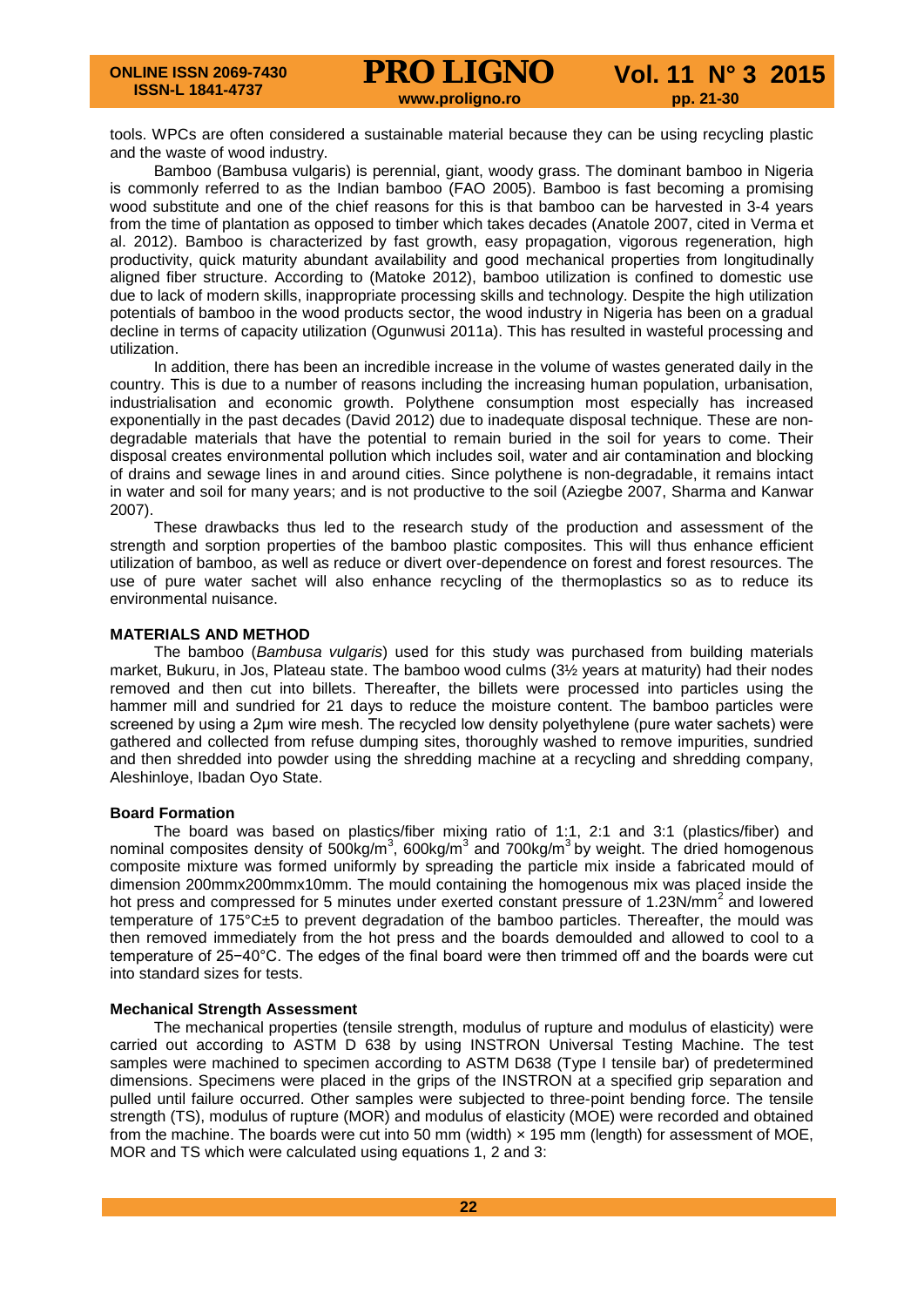$$
MOE = \frac{PL^3}{4bd^3H}
$$
 (1)

$$
MOR = \frac{3PL}{2bh^2}
$$
 (2)

Tensile Strengeth = 
$$
\frac{load\ at\ break}{original\ cross\ sectional\ area}
$$

\n(3)

where: Pb is the maximum load (N), Pbp the load at the proportional limit (N), Yp the deflection corresponding to Pbp (mm), b the width of the specimen (mm), h is the thickness of the specimen (mm), L the span (mm), and original cross sectional area = original width x original thickness.

#### **Water Absorption Assessment**

The sorption properties were determined according to the procedures of ASTM, (2005). The dimension of the test samples used for this test was 50mmx50mm. The initial thickness and weight of the samples were measured and recorded before and after 24 hours immersion in water 25°C. The percentage water absorption and thickness swelling for each test samples were calculated using equations 4 and 5:

$$
WA(t) = \frac{W(t) - W_0}{W_0} x 100
$$
 (4)

where: WA (t) is the water absorption at time t,  $W_0$  is the dried weight and W (t) is the weight of specimen at a given immersion time t.

$$
TS(t) = \frac{T(t) - T_0}{T_0} x 100
$$
 (5)

where: TS (t) is the thickness swelling at time *t*, T<sub>0</sub> is the initial thickness of specimens and T (t) is the thickness at time t.

#### **Experimental Design and Statistical Analysis**

The experimental design for the study was a 3x3 factorial experiment in a Completely Randomized Design (CRD), the combination of which gives nine (9) treatments. This consists of three (3) mixing ratio (1:1, 2:1 and 3:1) and three (3) board density (500kg/m<sup>3</sup>, 600kg/m<sup>3</sup> and 700kg/m<sup>3</sup>). The data collected were subjected to Analysis of Variance (ANOVA), while Mean Separation was carried out for significantly different parameters by using the Duncan's Multiple Range Test (DMRT).

#### **RESULTS AND DISCUSSION**

Water absorption (WA) and thickness swelling (TS)

The mean values for WA and TS of the bamboo plastic composite board as presented in Table 1 ranged from 31.96% to 4.83% and 4.15% to 1.40% respectively after 24h of water immersion in cold water. The WA and TS of the plastic composites decreased with increase in the board density (BD) and mixing ratio (MR) as illustrated in Fig. 1 and 2. Bamboo Plastic Composites produced at the highest BD of  $700 \text{kg/m}^3$  and plastic/fibre mixing ratio of 3:1 had highest dimensional stability. On the other hand boards produced at the lowest board density of 500kg/m3 and mixing ratio of 1:1 had the lowest dimensional stability. This implies that at the highest level of board density and mixing ratio, the WA and TS of the composites were highly stabilized and resistant to moisture intake with less movement and spring back.

The Analysis of Variance as shown in Table 2 revealed that the board density and mixing ratio had significant effects on WA and TS of the composites produced 5% probability level. Conversely, the two-factor interaction of the BD and MR (BD\*MR) had no significant effects on WA and TS of the composites.

The result of the Duncan's Multiple Range Test (DMRT) analysis as presented in Tables 3 and 4 revealed that significant differences exist in the WA for BD of 500kg/m<sup>3</sup> and 600kg/m<sup>3</sup>; 500kg/m<sup>3</sup> and 700 kg/m<sup>3</sup>; and 600kg/m<sup>3</sup> and 700 kg/m<sup>3</sup> at 5% probability level. Similarly, for TS there are significant differences between BD of 500kg/m<sup>3</sup> and 600kg/m<sup>3</sup>; 500kg/m<sup>3</sup> and 700 kg/m<sup>3</sup>; while there is no significant difference between BD of 600kg/m<sup>3</sup> and 700 kg/m<sup>3</sup>. There are significant differences in the WA and TS for mixing ratio of 1:1 and 2:1; 1:1 and 3:1; and 2:1 and 3:1 at 5% probability level of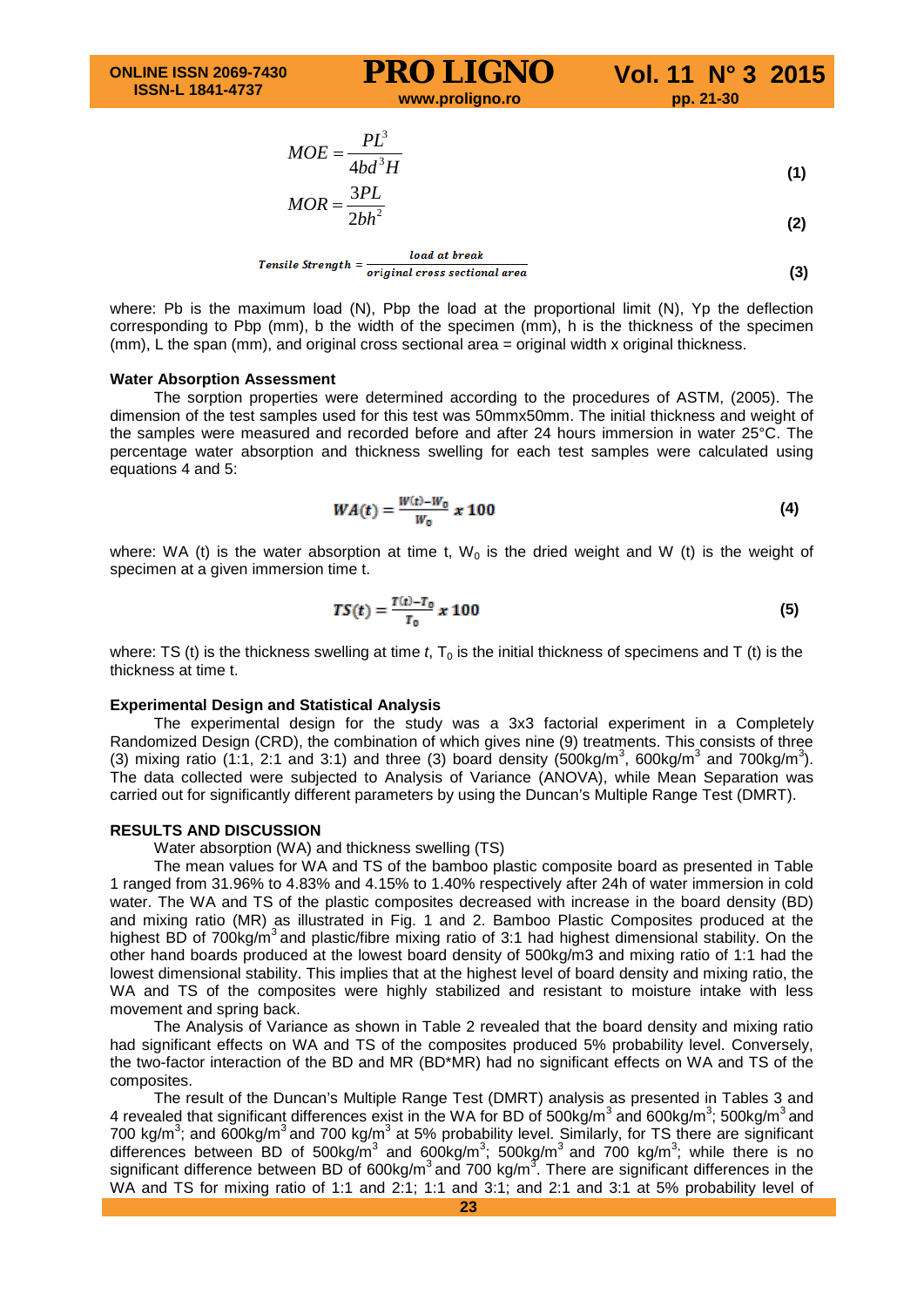significance. The occurrence observed above suggests that BD and MR have significant effects on the WA and TS of the Bamboo Plastic Composites.

Generally, WA in WPCs is governed by two significant mechanisms: the hygroscopic nature of natural fillers/fibers and the penetration of water into the composites (diffusivity) via gaps and flaws at the interfaces between fibers and plastics (Baysal *et al*. 2007, Beg and Pickering 2008). Joseph *et al*. (1995) reported that when WPC material comes in contact with water, the wood particles at the surface absorbs water and starts to swell resulting in localized yielding in polymer matrix. He further stated that, micro-cracks start to form in polymer matrix, which decreases mechanical properties and facilitates water intrusion into the core of the cross-section. The decreasing WA with increasing MR as observed validates the findings of Nemli, (2006) who affirmed that there is a tendency in which the WA decreases with increasing of adhesive ratio. WA is directly proportional to TS. This is an indication that higher proportion of the thermoplastics enhances the composite board stability as similarly observed by Aina *et al*., (2012) Ajayi and Aina (2010a) and Ajayi and Aina (2012).

The values of WA which ranged between 4.83% and 31.96% as obtained far exceed values reported by Aina *et al*., (2012) which range between 0.12% and 10.33% and values reported Jack (2007) on commercial Trex and Nexwood WPCs products. The reported WA rate for Trex was 1.7% for unsanded and 4.3% for sanded samples. The reported value for Nexwood was less than 0.8%. Conversely, Anatol, (2007) asserted that WPC materials will absorb variable amounts of moisture, some more, some less. This can be attributed to the method of production such as extruded and injection methods which will impact more internal bond strength to the WPC particles unlike the compressed method adopted in this study, as similarly observed in the study of Ayrilmis *et al*., (2012) on the effects of fire retardants on physical, mechanical, and fire properties of flat-pressed WPCs using polypropylene (PP), and fire retardant (FR) powders with maleic anhydride-grafted PP. Types of production machine play a big role in WPC processing and output quality. Moreover, the composites produced did not contain any water fixated additives that are commonly used in commercial samples to decrease water absorption. The incorporation of water phobic additives in WPC can further reduce water absorption significantly.

### **Tensile strength, modulus of elasticity (MOE) and modulus of rupture (MOR)**

The mean values obtained for tensile strength, MOE and MOR of the Bamboo Plastic Composites as presented in Table 1 range from 2.55Mpa to 6.98Mpa, 5564.11Mpa to 10771.65Mpa and 0.60Mpa to 4.29Mpa respectively. The tensile strength, MOR and MOE increased with increase in BD from 500kg/m<sup>3</sup> to 700kg/m<sup>3</sup> and MR from 1:1 to 3:1. This implies that the composites with highest strength and stiffness were produced at the highest BD 700kg/ $m<sup>3</sup>$  and MR of 3:1. This therefore suggests that the higher the BD and MR, the higher the resistance to stress elongation, stiffness and bending strength of the composite board (Fig. 3 to 5).

The analysis of variance as presented in Table 2 showed that the board density (BD) and mixing ratio (MR) had significant effects on the tensile strength, modulus of elasticity and modulus of rupture of the composites produced 5% probability level. The two-factor interaction of the BD and MR (BD\*MR) also had significant effects on for tensile strength and modulus of rupture of the composites, while the effect of the two-factor interaction of the BD and MR (BD\*MR) for modulus of elasticity was not significant.

The result of the DMRT analysis in Tables 3 and 4 revealed that significant differences exist between BD of 500kg/m<sup>3</sup> and 700kg/m<sup>3</sup>; 600kg/m<sup>3</sup> and 700kg/m<sup>3</sup> for tensile strength, 500kg/m<sup>3</sup> and 600kg/m<sup>3</sup>; 500kg/m<sup>3</sup> and 700kg/m<sup>3</sup>; and 600kg/m<sup>3</sup> and 700 kg/m<sup>3</sup> for modulus of rupture, and between 500kg/ $m^3$  and 700 kg/ $m^3$  for modulus of elasticity at 5% probability level. In the same vein, there are significant differences in the tensile strength and modulus of rupture for mixing ratio of 1:1 and 2:1; 1:1 and 3:1; and 2:1 and 3:1. Significant differences also exist between MR of 1:1 and 3:1; and 2:1 and 3:1 for the modulus of elasticity at 5% probability level of significance. The implication of the above inference is that the BD and MR of the Bamboo Plastic Composite board had significant effects on the tensile strength, MOE and MOR properties of the board (Table 3).

Ajayi (2006) reported that the rigid nature of the board at the highest levels may be attributed to increase in binder content, which is responsible for increase in hardness of the board as it showed highest resistance to bending force. The higher proportion of plastic and low bamboo particles in the composites according to Ajayi and Aina, (2012) may cause enhanced flexural property of the board. When plastic occupy more volume in the composite, the area of stress concentration around the component particles are more compacted, resulting in increased resistance to applied stresses. The trend of result of findings is in line with preceding result studies of Aina and Fuwape, (2008); Ajigbon and Fuwape, (2005); and Aina, *et al*., (2012). Andrea *et al*., (2008) and Ajayi and Aina (2010b)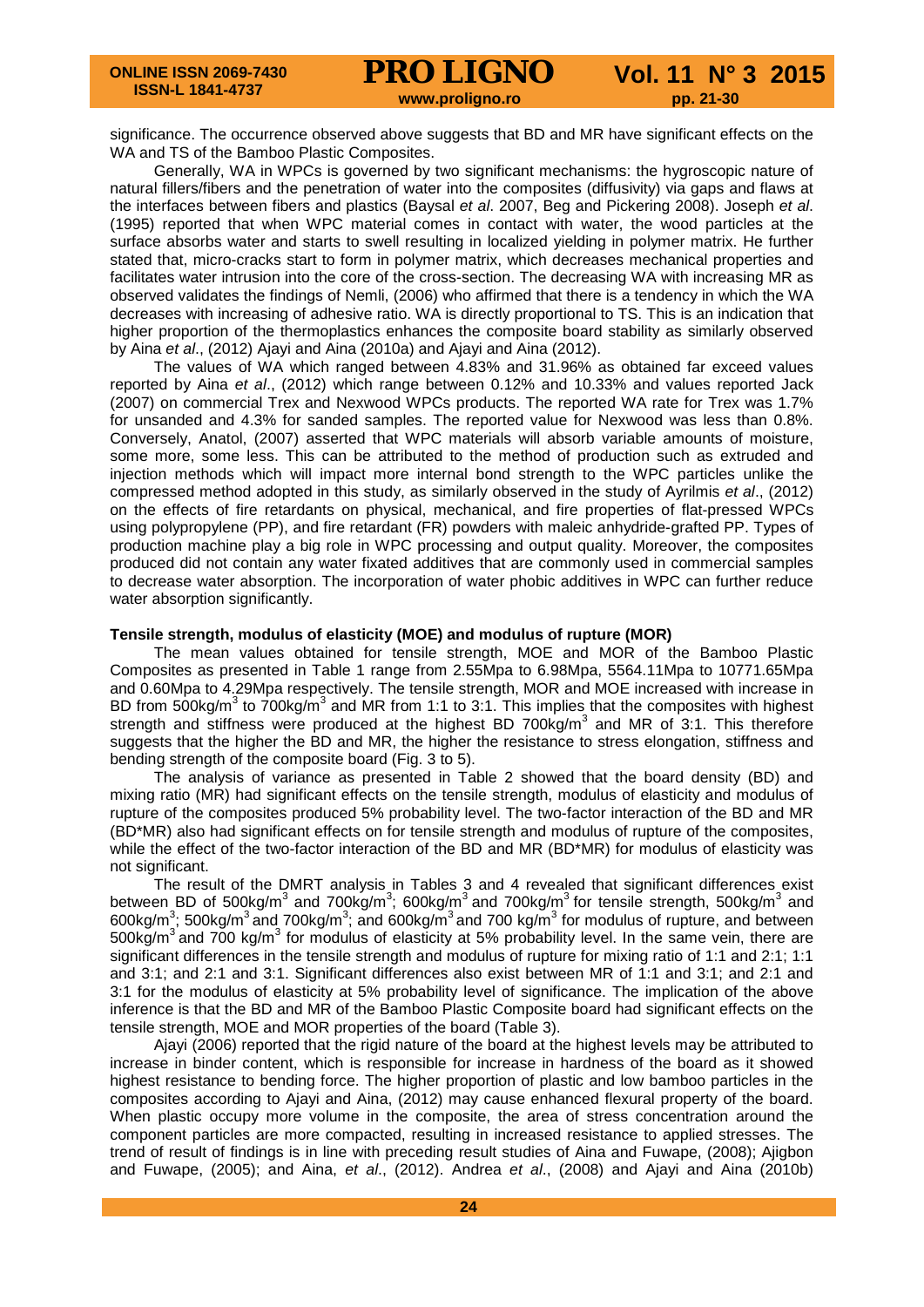# **PRO LIGNO** Vol. 11 N° 3 2015

acknowledged that most of the physical and mechanical properties WPC depend mainly on the interaction developed between wood and the thermoplastic material. The findings of this study corroborated with the assertion of Anatol, (2007) that decrease in density and increase in porosity affects practically all important properties of WPC boards. The lower the density, the lower the flexural strength and flexural modulus. According to him, correlation relationship exists between board density and strength properties of WPC.

| Table 1<br>Board properties of Bamboo Plastic Bonded Board |                                                     |               |        |                         |           |                  |  |
|------------------------------------------------------------|-----------------------------------------------------|---------------|--------|-------------------------|-----------|------------------|--|
| <b>Density</b>                                             | <b>Mixing Ratio</b>                                 | <b>WA (%)</b> | TS (%) | <b>Tensile (MPa)</b>    | MOE (MPa) | <b>MOR (MPa)</b> |  |
| 500 $kg/m3$                                                | 1:1                                                 | 31.96         | 4.15   | 2.55                    | 5564.11   | 0.60             |  |
|                                                            | 2:1                                                 | 24.03         | 3.46   | 3.18                    | 7498.24   | 0.69             |  |
|                                                            | 3:1                                                 | 10.71         | 2.76   | 4.48                    | 7830.09   | 1.10             |  |
| $600$ kg/m <sup>3</sup>                                    | 1:1                                                 | 26.66         | 3.59   | 2.57                    | 6661.93   | 0.67             |  |
|                                                            | 2:1                                                 | 12.33         | 2.35   | 4.06                    | 7591.78   | 1.35             |  |
|                                                            | 3:1                                                 | 6.15          | 1.64   | 4.89                    | 10410.02  | 2.91             |  |
| $700$ kg/m <sup>3</sup>                                    | 1:1                                                 | 18.20         | 2.97   | 3.13                    | 8261.31   | 1.14             |  |
|                                                            | 2:1                                                 | 11.97         | 2.19   | 4.24                    | 9131.47   | 2.22             |  |
|                                                            | 3:1                                                 | 4.83          | 1.40   | 6.98                    | 10770.65  | 4.29             |  |
| $SE_{\pm}$                                                 | $*$ ualuga ranzonant moong of fius $(F)$ ranjigaton | 1.85          | 0.37   | 0.18<br>MDo: Mogonosool | 809.73    | 0.17             |  |

\*values represent means of five (5) replicates MPa: Megapascal



*Fig. 1. Effect of Board Density and Mixing Ratio on Water Absorption of the Bamboo Plastic Composites.*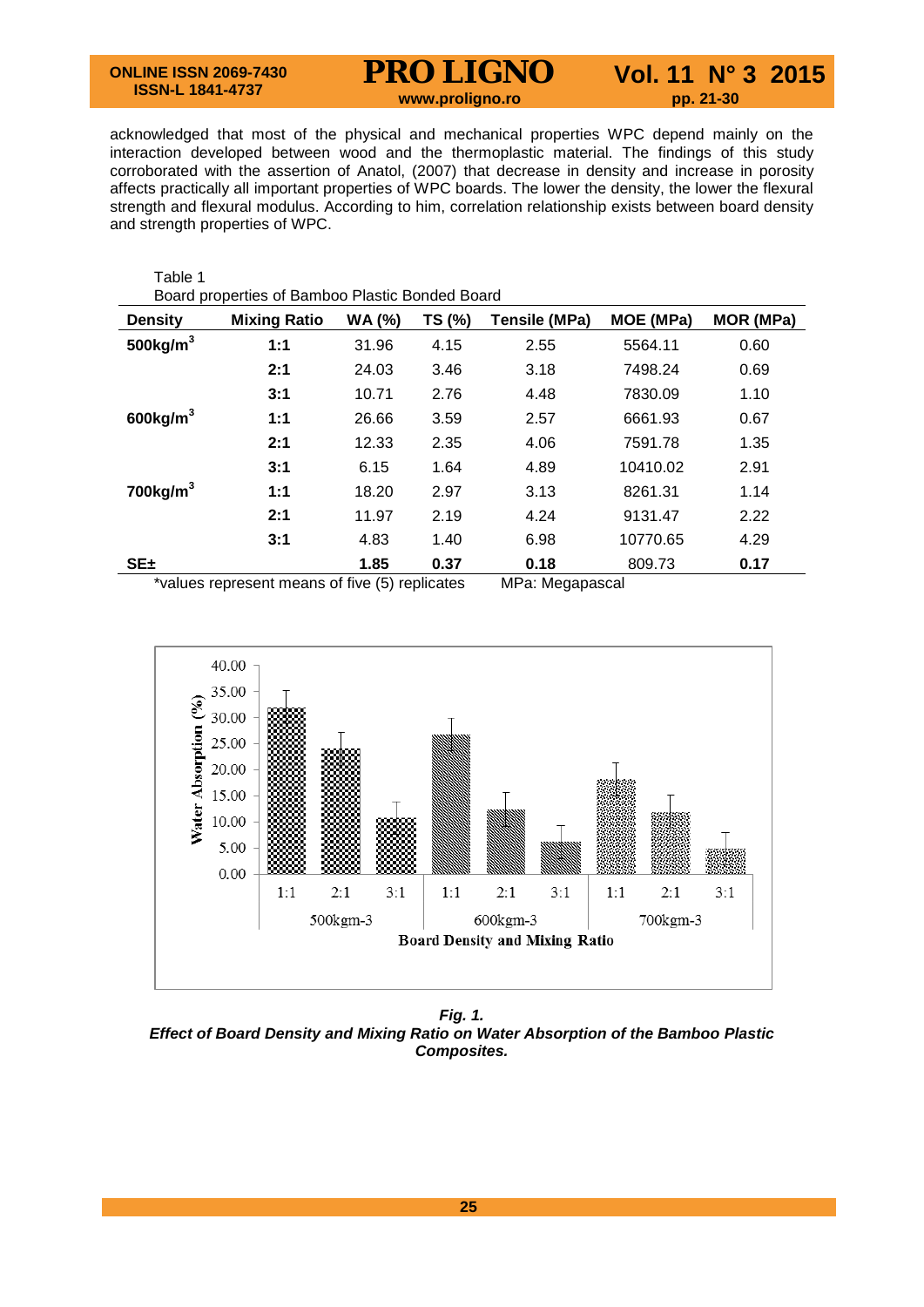

*Fig. 2. Effect of Board Density and Mixing Ratio on Thickness Swelling of the Bamboo Plastic Composites.*



*Fig. 3. Effect of Board Density and Mixing Ratio on Tensile Strength of the Bamboo Plastic Composites.*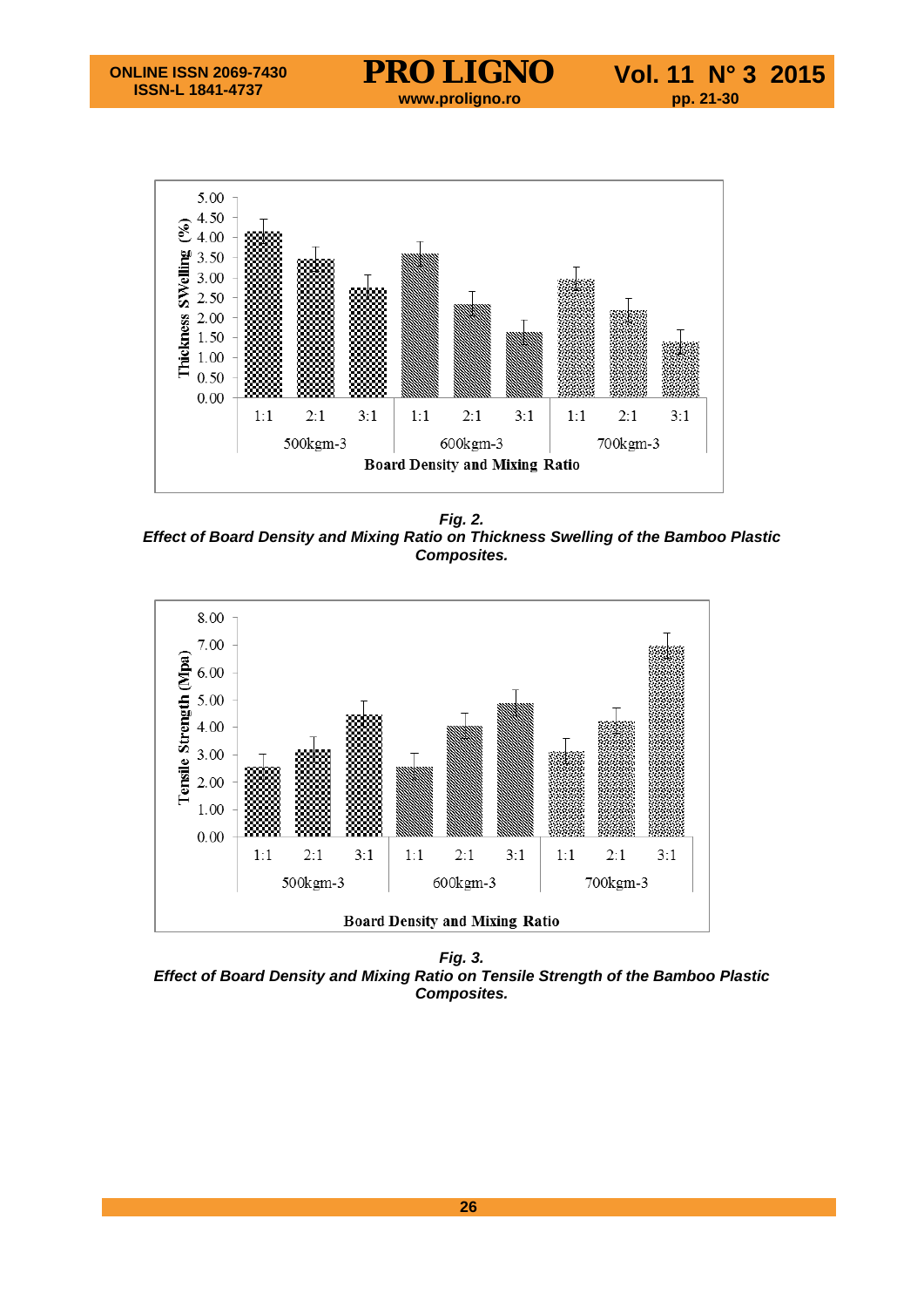

*Fig. 4. Effect of Board Density and Mixing Ratio on Modulus of Elasticity of the Bamboo Plastic Composites.*



*Fig. 5. Effect of Board Density and Mixing ratio on Modulus of Rupture of the Bamboo Plastic Composites.*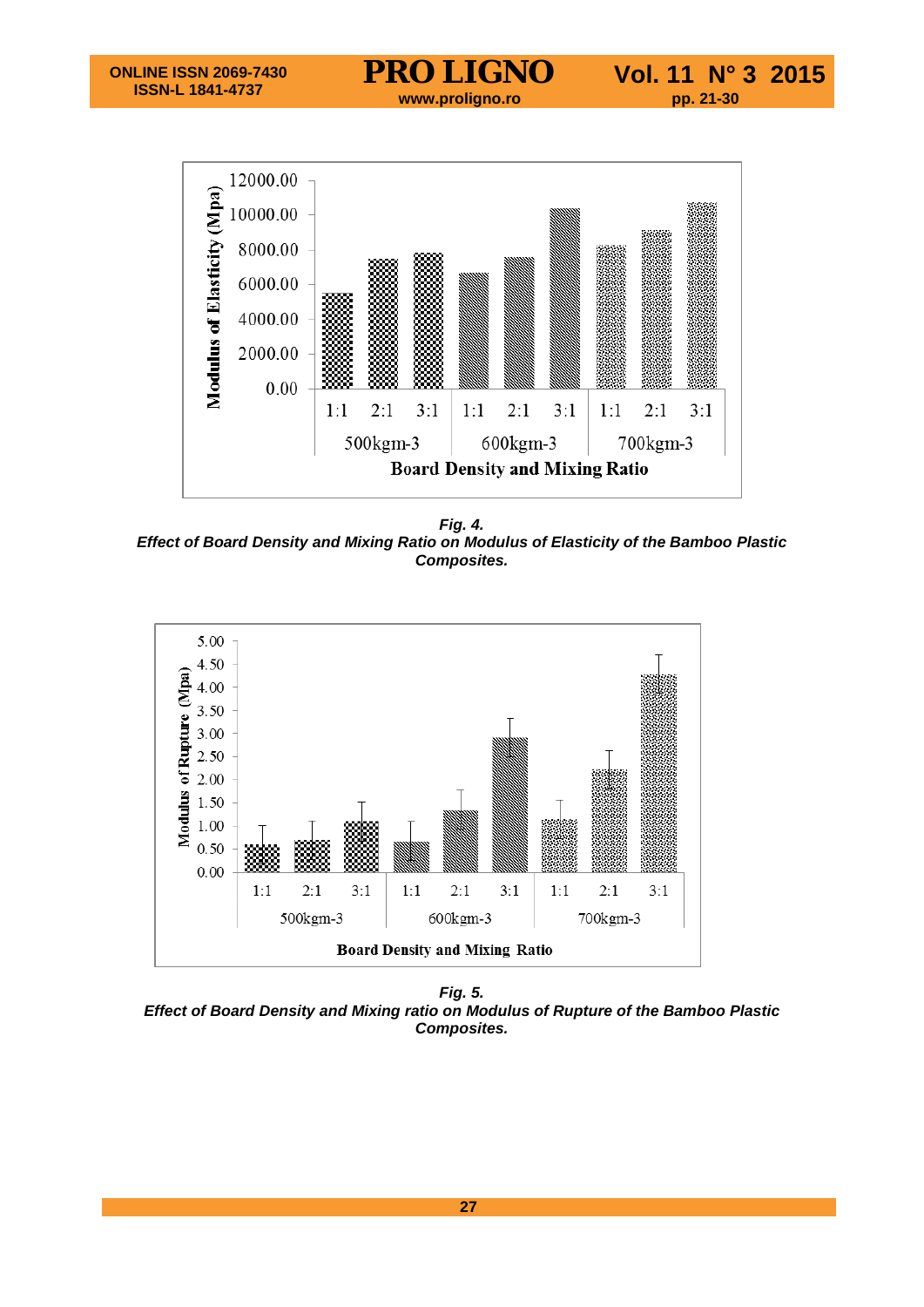### Table 2

Analysis of Variance for the effects of Board Density and Mixing Ratio on Properties of the Plastic Composites

|                                |    |           |                      | Sig.           |            |            |
|--------------------------------|----|-----------|----------------------|----------------|------------|------------|
| <b>Source</b>                  | df | <b>WA</b> | TS                   | <b>Tensile</b> | <b>MOE</b> | <b>MOR</b> |
| <b>BD</b>                      | 2  | $0.000*$  | $0.001*$             | $0.000*$       | $0.007*$   | $0.000*$   |
| <b>MR</b>                      | 2  | $0.000*$  | $0.000*$             | $0.000*$       | $0.002*$   | $0.000*$   |
| <b>BD</b> * MR                 | 4  | 0.077ns   | 0.927ns              | $0.020*$       | 0.638ns    | $0.006*$   |
| Error                          | 18 |           |                      |                |            |            |
| Total                          | 26 |           |                      |                |            |            |
| * significant ( $p \le 0.05$ ) |    |           | ns - not significant |                |            |            |

*Table 3*

*Result of Duncan's Multiple Range Test of Effects of Board Density on Properties of the Plastic Composites*

| <b>Board Density</b>    | <b>WA (%)</b>    | TS (%)            | Tensile (Mpa)     | MOR (Mpa)         | MOE (Mpa)            |
|-------------------------|------------------|-------------------|-------------------|-------------------|----------------------|
| 500 $kg/m3$             | $22.23^a$        | 3.46 <sup>a</sup> | 3.40 <sup>b</sup> | 0.79 <sup>c</sup> | 6963.9 <sup>b</sup>  |
| $600$ kg/m <sup>3</sup> | $15.05^{b}$      | $2.53^{b}$        | $3.84^{b}$        | $1.64^{b}$        | 8219.6 <sup>ab</sup> |
| $700$ kg/m $3$          | 11.66 $^{\circ}$ | $2.19^{b}$        | $4.78^{a}$        | $2.55^{\circ}$    | $9387.7^a$           |
| SE±                     | 1.07             | 0.21              | 0.18              | 0.17              | 4.67                 |

Means in the same column having the different superscript are significantly different (p≤0.05)

*Table 4*

*Result of Duncan's Multiple Range Test of Effects of Mixing Ratio on the Properties of the Plastic Composites*

| <b>Mixing Ratio</b> | <b>WA (%)</b>  | TS (%)             | Tensile (Mpa)  | MOR (Mpa)         | MOE (Mpa)           |
|---------------------|----------------|--------------------|----------------|-------------------|---------------------|
| 1:1                 | $25.61^a$      | 3.57 <sup>a</sup>  | $2.75^{\circ}$ | 0.80 <sup>c</sup> | 6828.6 <sup>b</sup> |
| 2:1                 | $16.11^{b}$    | $2.67^b$           | $3.83^{b}$     | $1.42^{b}$        | 8073.0 <sup>b</sup> |
| 3:1                 | $7.23^{\circ}$ | 1.93 $\textdegree$ | $5.45^{\circ}$ | $277^a$           | $9669.6^a$          |
| $SE_{\pm}$          | 1.07           | 0.21               | 0.18           | 0.17              | 4.67                |

Means in the same column having the different superscript are significantly different (p≤0.05)

# **CONCLUSION**

The study revealed that plastic composites can be effectively produced at lab scale from bamboo fibers. As the board density and mixing ratio increased, tensile strength, MOE and MOR increased, while WA and TS decreased. Bamboo Plastic Composite produced at the highest BD of 700kg/ $m<sup>3</sup>$  and highest MR of 3:1 showed the highest dimensional stability and thickness reduction, as well as improved bending and stiffness properties. BD and MR had significant effects on WA, TS, MOE, MOR and tensile strength properties of the composites. Composite materials are not loadbearing or structural members and they are not as strong as traditional hardwood. And as such WPCs are mostly used for non-structural applications where high strength properties are not required but high water and humidity resistance. This study has opened up a platform for investigating the suitability and compatibility of LDPE such nylon, polybags, packaging nylons and other forms of plastic materials for the manufacturing of WPC, enhance environmental cleanliness alleviate poverty through plastic gathering and sales.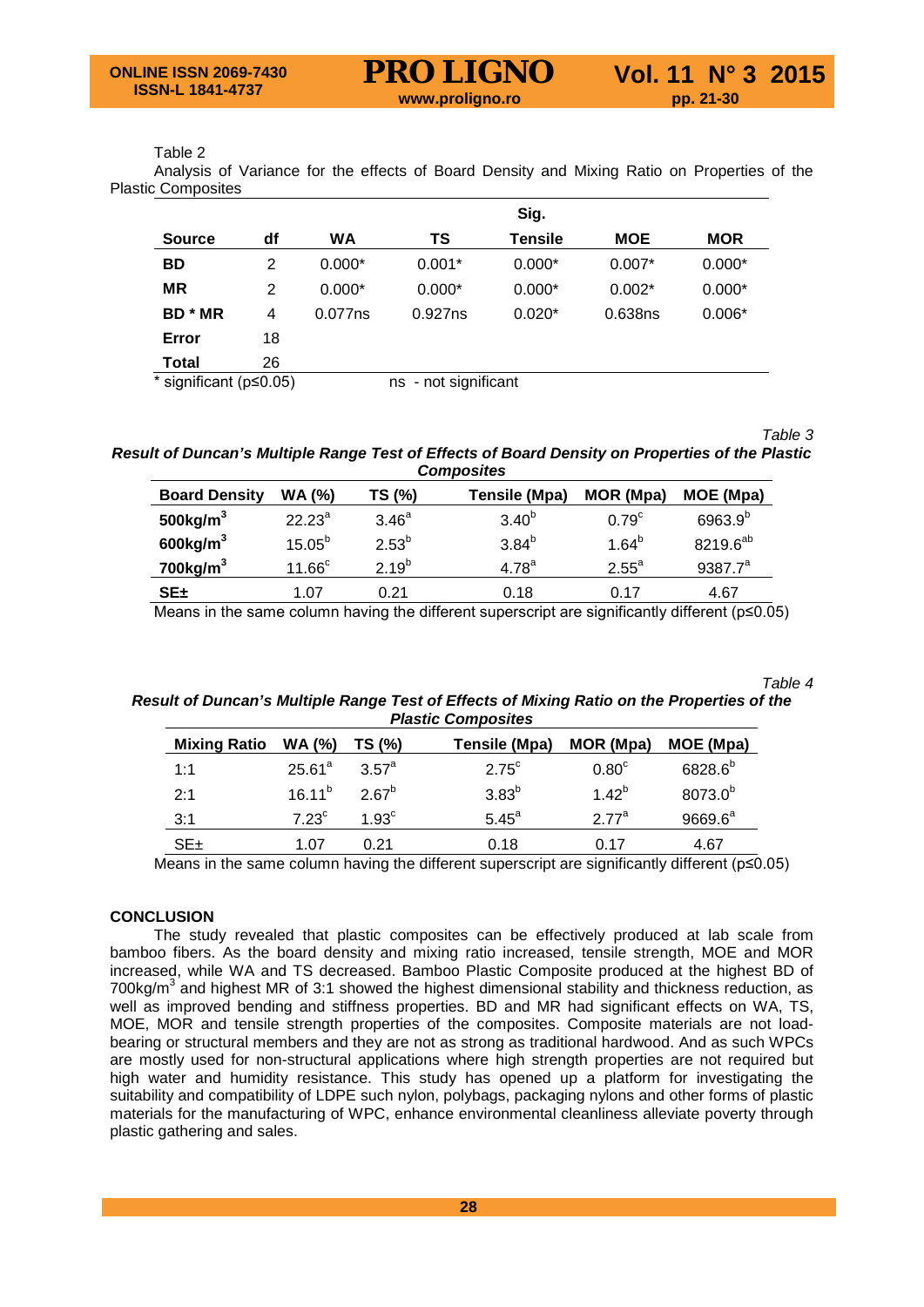# **REFERENCES**

Aina KS, Fuwape JA (2008) Strength and Dimensional properties of Wood Plastic Composite boards produced from *Gmelina arborea* (ROXB). Proc. 1<sup>st</sup> Conf in Forest and Forest Products, 16<sup>th</sup> – 19<sup>th</sup> April 2008, FUTA, Nigeria, pp. 171-175.

Aina KS, Badejo SO, Fuwape JA (2012) Comparative study on properties of Wood Plastic Composites produced from Coffee Chaff and *Ceiba pentandra* sawdust. *Proceedings of the 3rd Biennial National Conference of the Forests and Forest Products Society*, pp. 240-243.

Ajayi B (2006) Properties of Maize Stalk-based Cement-Bonded composites. *Forestry Products Journal* 56(6):51-55.

Ajayi B, Aina KS (2010a) Production of Plastic bonded panels from waste materials. XXIII International Union of Forest Research Organization (IUFRO) World Congress, 23-28 August, 2010, Seoul, Korea.Abstract. *The International Forestry Review* 12(5):278.

Ajayi B, Aina KS (2010b) Effect of production variables on the Strength Properties of Plasticbonded Particle Board from Bamboo. *Journal of Tropical Forest Resources*, 24(1):99-105.

Ajayi B, Aina KS (2012) Potentials of Luffa (*L.cylindrica*) for Cement-bonded Particleboards Production. *Proceedings of the 3rd Biennial National Conference of the Forests and Forest Products Society*: pp. 244-248.

Ajigbon AA, Fuwape JA (2005) Strength and Dimensional properties of plastic bonded composite boards produced from Afara (*Terminalia superba*) sawdust. Proc. 1<sup>st</sup> Annual Conf. Dev. In Agric and Biol. Sci., 27<sup>th</sup> April, 2005, FUTA, Nigeria pp. 20-24.

American Society for Testing and Materials (1998) Standard test method for evaluating dowelbearing strength of wood and wood based products. ASTM D5764-95. ASTM. Philadelphia, PA.

American Society for Testing and Materials (2005) American Society for Testing and Materials. Annual book of ASTM standards. 100 Barr Harbor Dr., West Conshohocken, PA 19428, ASTM D570-98, reapproved in 2005, pp. 35-37.

Anatol AK (2007) Wood Plastic Composites. Published by John Wiley & Sons, Inc., Hoboken, New Jersey Published pp. 729.

Andrea W, Salim HA, Ballerini A (2008) Proceedings of the 51st International Convention of Society of Wood Science and Technology Paper WS-56:1-10.

Ayrilmis N, Benthien JT, Thoemen H, White RH (2012) Effects of fire retardants on physical, mechanical, and fire properties of flat-pressed WPCs. *Eur. J. Wood Prod*. 70:215-224.

Aziegbe FI (2007) Seasonality and Environmental Impact Status of Polyethylene in Benin City: *Nigeria Journal of Human Ecology* 22(2):141–147.

Balma DA, Bender DA (2001) Engineering Wood Composites for Naval Waterfront Facilities, Evaluation of Bolted WPC Connections." Materials Development, Task 2J. Project End Report.

Baysal E, Yalinkilic MK, Altinok M, Sonmez A, Peker H, Colak MM (2007) Some physical, biological, mechanical, and fire properties of wood polymer composite (WPC) pretreated with boric acid and borax mixture, *Const Build Mater*, 21:1879-1885.

Beg MDH, Pickering KL (2008) Reprocessing of wood fibre reinforced polypropylene composites. Part II: Hygrothermal ageing and its effects, *Composites Part A*, 39:1565-1571.

Bowyer J, Kathryn F, Jeff H, Steve B (2010) Wood-Plastic Composite Lumber Vs. Wood Decking. A Comparison of Performance Characteristics and Environmental Attributes. Dovetail Partners, Inc. www.dovetailinc.org, pp. 13.

David JI (2012) The Environmental threat of Sachet Water Package (Waste) on Agricultural land. International Conference on Agriculture, Chemical and Environmental Sciences (ICACES'2012) pp. 42-45.

English BW, Falk P (1995) Factors that affect the application of wood fibre plastic composites. Wood-Fibre Plastic Composites. Forest Products Society Proceedings No: 7293:89-194.